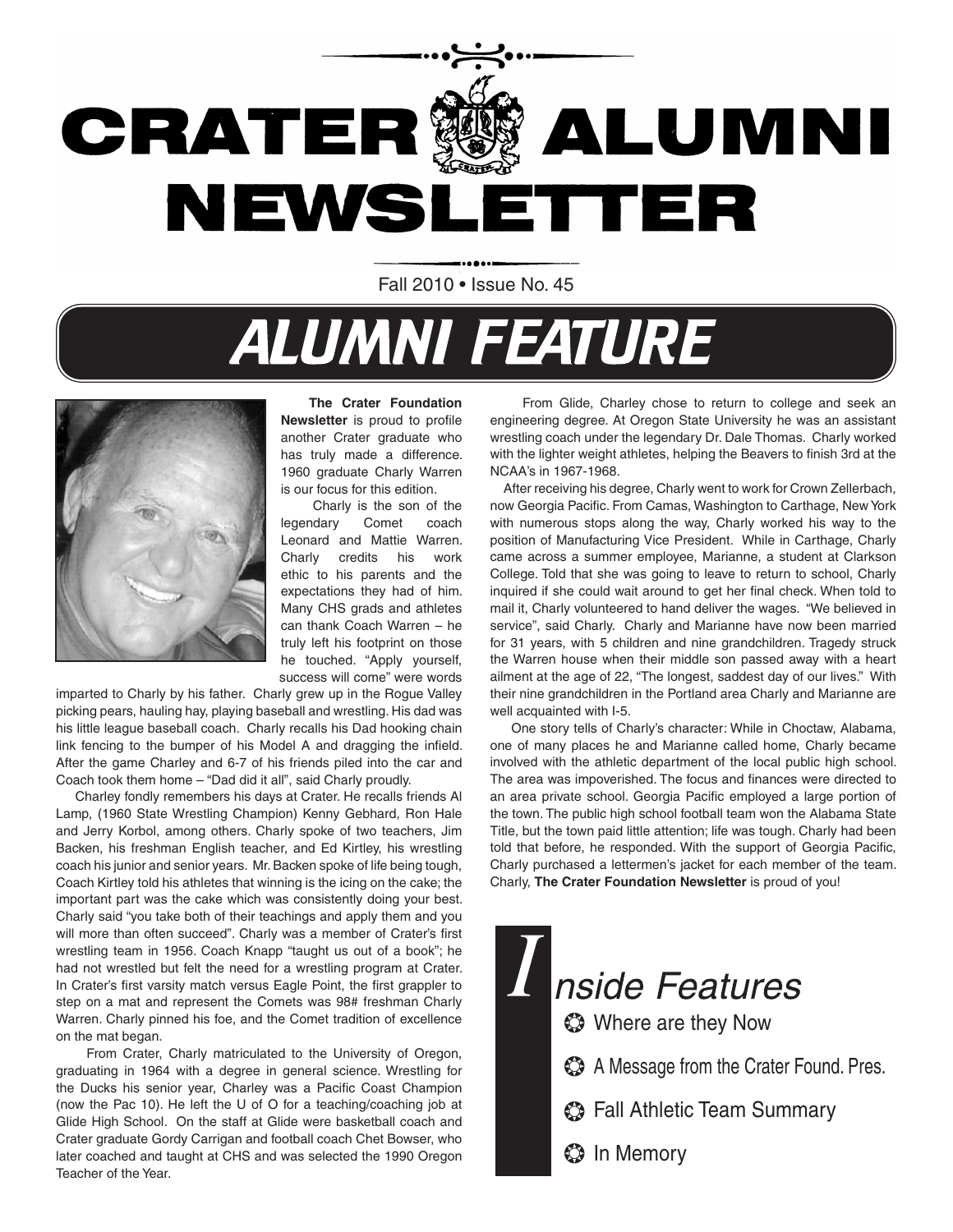# **WHERE are NOW?**

### **1952 – 1959**

**BILL BOYE (54)** – lives in Gold Beach, Oregon with his wife, Carol. Bill is retired after 32 years with the City of Medford and Carol is also retired. They sold their home in '01 and went RV'ing for a few years. They decided to return to Oregon for the summer months and reside in Arizona in the winter. They purchased property in Gold Beach and built a home. Bill states he loves to spend time trying to catch the wily salmon. They have four grown children, nine grandchildren and three great grandchildren.

**LOUISE LULL (54)** – lives in Central Point and has now been retired for 21 years. She travels around Oregon and loves to see the Christmas Lights at Shore Acres. Her hobbies include flower arranging, writing letters, working outdoors and canning and freezing from the garden

**FLOYD SHERMAN (59)** – lives in Medford with his wife Susan. Floyd owned and operated a plumbing business before retiring in 2003. They have traveled to Arizona and California to Bluegrass music festivals and plan to travel more with their travel trailer. They now have seventeen grandchildren

### **1960 - 1969**

**WANDA SMITH MORRIS (60)** – lives in Eagle Point with her husband, Dave. Wanda recently retired from Biomass One LP having worked there for more than 30 years. Dave retired from Williams Bakery after working for many years in the grocery and bread business. They have two grown children and 3 grandchildren. In their free time they love to travel, spend time with their family and friends and spend time with their grandchildren.

**MURL FLENNER (63)** – lives in Medford with his wife, Mary Jo. After serving three years in the Army Signal Corp in Europe, Murl returned home and entered SOC. He then went into business with his dad working on Volkswagens and added parts sales to the business which is now called Quality Import Parts. They have two grown children and two grandchildren. Murl states they are typical grandparents, still working and "enjoying our family and church family in the valley."

**KAREN HOLLY DARLING (63)** – lives in Ashland, Oregon. Karen retired in 2006 from a career in social work. Most of her focus was on advocacy for women and children and she spent the last ten years managing a hospital based program for survivors of domestic violence and sexual assault. She has traveled the world some for work and some for pleasure. She is very close to her daughter who lives in Portland and has a successful business. Karen enjoys gardening and researching sustainability, rowing, walking her dog, enjoying friends and volunteering at a local soup kitchen.

**JIM WHITE (69)** – lives in Phoenix, Arizona with his wife of nearly 40 years, Patricia. They have lived a few places via the U.S. Army like, Tennessee, Berlin, Germany and Tacoma, Washington. Jim works for the Sheriff's Department as a Detention Officer. They have one grown son, Michael.

#### **1970 – 1979**

**KATHY ROSS MEDINA (70)** – lives in Eagle Point with her husband of 37 years, Vince. They have three grown children and seven grandchildren. Kathy began working as a part-time substitute mail carrier for the Eagle Point Post Office in 1991 and then began working as Postmaster Relief in the Trail Post office 1999. They attend the Trail Christian Fellowship in Eagle Point and Kathy leads a Bible study for girls ages 8-15. She also leads a fellowship ministry for women that includes about 25 women. In their free time they love spending time with their kids and grandkids and do an annual fall BBQ for their friends from church.

**KAY GUNDERSON YAMADIS (75)** – lives in Virginia Beach, Virginia with her husband Nicolas. Kay went to nursing school, then returned to the valley to work a Rogue Valley Memorial Medical Center. She and Nick moved to San Diego and Kay went back to school and obtained a BA in Business Administration. After 8 years in San Diego they moved to Spain for 5 years, returned to the US, and settled in Virginia Beach. Kay is a retired Registered Nurse and now volunteers at an elementary school teaching violin to 5th graders. Kay says she "loved being a part of Crater High."

**MIKE SPATZ (75)** – lives in Portland, Oregon with his wife, Kim. They have two children, Michelle (24) and Amelia (19). Mike is a Corporate Real Estate Planner. He states "I learned to be an Architect; learned how to be a Husband; learned how to be a Dad and now am learning how to be an Empty Nester."

**COLLETTE SWEET (75)** – moved to Mattawa, Washington in 1981 and now works as an office clerk for Simplot Grower Solutions. She has two boys, the oldest lives in New York and the youngest lives near Mattawa and is a crop duster. In her spare time Collette loves to travel.

### **1980 – 1989**

**KATHY DEARMOND MIER (80)** – lives in Tigard, Oregon with her husband, Gary and their three children. Kathy attended Southern Oregon University and graduated with a degree in Art Psychology. She teaches Art out of her home in Tigard.

**DUANE PFAFF (82)** – lives in Maple Grove, Minnesota with his wife Jamie. They have three children, Morgan, Molly and Davis. Duane is currently Head of Reinsurance operations for ING in Minneapolis. He enjoys golfing, softball and coaching his children's sports teams.

**SHELLY MCGEE BROWN (84)** – lives in Central Point with her husband, Kevin and their 5 children, Joshua, Jared, Jaime, April and Valen. Shelly works for the City of Central Point Parks and Recreation Department. In their free time they love camping and four wheeling with their family.

**RICK MILLER (84)** – lives in Nashville, Tennessee with his wife, Daniele. After high school Rick spent three years in the U.S. Army as a military policeman and then spent 12 years selling building materials in Northern California and Denver, Colorado. He then went back to school and graduated as a Registered Nurse and works on a Critical Care Unit in a rural hospital. They have 4 children, Ricky, Derek, Kristian and Katherine. In his free time he tells us "I spend it with family, woodworking and trying to keep up with taking care of more land than I'll ever know what to do with."

#### **1990 – 1999**

**SANDY TUTTLE CHARON (90)** – lives in Bend, Oregon with her children, Gage (10) and Allie (9). Sandy started, owns and operates the Structural Engineering Company in Bend. Her hobbies include photography and running. She has run in several Pear Blossom Runs and also has competed in long endurance runs.

**JEFF HERNANDEZ (97)** – lives in Central Point with his wife Tiffany and their daughter Gracie, age 18 months. Jeff is part owner and an officer with Black Rock Coffee Company. They are busy making their coffee business successful. In addition, Jeff and Tiffany are very active in Applegate Christian Fellowship. In their free time, they love all outdoor activities, including hiking and snowmobiling.

**RANDY HERRERA (99)** – lives in Portland with his wife the former Melissa Boggs (99) and their daughter Mischa, 2 ½. Both graduated from Oregon State University; Randy with a degree in Industrial and Manufacturing Engineering and Melissa with a BS in Exercise Science. Randy is currently attending George Fox University and will graduate with an MHBA this next February. Randy works for a dental equipment manufacturing company, A-dec, Inc., as a Product Manager. Melissa works at Providence Portland Medical Center as an Exercise Specialist. In their free time they love to take Mischa to the park and the zoo. They enjoy snowboarding, spending time with friends and family and Randy still plays golf when the weather is nice. Their favorite place to vacation is Maui.

#### **2000**

**JOEY BERDANIER KAUFMANN (00)** - lives in Central Point with her husband, Bobby (98) and their 3-year-old son Dominic. Joey has been a hairstylist with Razors Edge in Central Point and has been the cheerleading coach for Crater High for several years. In addition to those activities she now is an aide at Jewett Elementary School. Bobby works for Helix an IT company. In their free time they love watching college and professional football and spending time with Dominic.

**EMMALEE FINNEY HIGINBOTHAM (00)** - lives in Central Point with her husband, Byron (96) and their 11-month-old son, Hudson. Emmalee works in the women's health care field in Medford. Byron is a self-employed farmer on part of the original family farm as well as managing and teaching in his own Martial Arts school. He also competes in Martial Arts events. They are busy with Hudson, the farm and their Martial Arts school, but enjoy hiking, mountain climbing and other outdoor activities in their free time.



 It has now been 18 years since the Crater Foundation was established and we have provided scholarship money for nearly 2,500 Crater High graduates! We continue to be asked, "How do you do it"? There is one simple answer: our community supports our young people like no other. As we've stated before, there is no other organization of any size in Oregon that provides scholarship assistance to every graduate who applies. In addition we have now assisted more than 500 Crater graduates who have applied for financial help after successfully completing at least one year of college. You are the reason for that success.

 Has everything with the administration of the Foundation gone easily and smoothly? Not exactly! As we continue to grow, we find that we need to develop numerous policies. Yearly tax preparation and regularly scheduled audits show the need to develop even more. The list seems endless; it takes numerous hours to process and develop adequate and meaningful policies.

 During the last couple of years our investments took a hit, as did many other people and organizations. We hung in there and are slowly regaining funds that we lost from our investments. On a positive note, during the recession and loss of investments the Foundation has not had to use any of our invested money to meet our needs and requests. Through our fund-raising, our amazing supporters have provided the approximately \$250,000 necessary each year. That figure includes scholarship monies plus costs to operate the Foundation. Yes, we currently have the ability to generate that income on a yearly basis. We hope that we can continue to do so in the near future and additionally be able to increase those figures as the economy improves.

 It's been a great ride for all of us involved with the Foundation and one that we hope will continue for many years to come.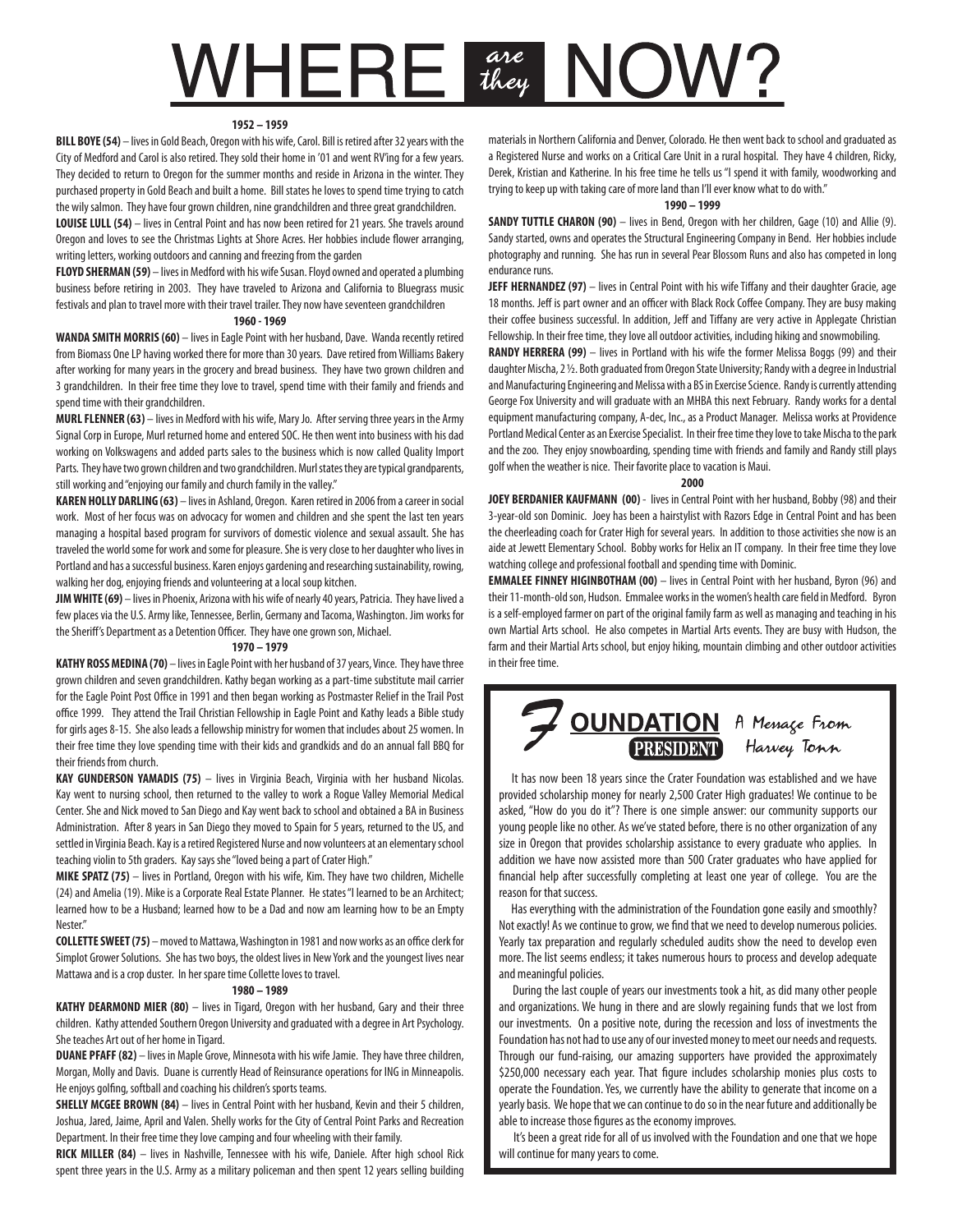# **Auction/Dessert Night**

Saturday, December 4th, 2010, will mark the sixteenth annual Crater Parent-Community Auction & Dessert.

In each of the past few years we have been fortunate to raise in excess of \$40,000.

The current economic situation could make that amount difficult to duplicate. Unfortunately the cost of higher education is not declining. It is with confidence in the School District #6 family that we seek to raise \$45,000 this year. All monies generated by the auction will be sent with our graduates to America's colleges, universities, community colleges and trade schools.

 A great way you can make a difference is to provide an auction item for the festivities. Another way is to attend and buy! If you can donate the use of a vacation home, handmade items, art, business services, a gift certificate, dinners, cash, etc. you will be a difference maker.

 If you would like to attend or make a donation to this years' auction please contact us at craterfoundation@district6.org. (541-494-6308)

# **Reminder!! Alumni Dues**

Yes it's the time of year that we annually remind everyone to send in their Crater Alumni dues of \$10. Remember, the revenue raised from these dues is used to help defray the costs of the Alumni Newsletter. We now are mailing this Newsletter to nearly 9,000 alumni. The cost for three publications each year is approximately \$5,500 and the dues received usually amounts to about \$3,000. At this time the Crater Foundation picks up the remainder of the expense; however, we're not sure how long we can continue to do so. Our goal is for the dues to pay 100% of the publication and mailing costs. As the mailing list increases so does the expense. Your continued help in meeting these publication and distribution costs is needed. Any additional amount over the \$10 annual dues will be greatly appreciated.

When paying dues, simply fill out the form on the back page of the newsletter, include your e-mail address, and send it in with a check for your dues.

**Also, please send information about yourself (if you haven't already done so); where you live, what work you do and something about your spouse and children. We like to share this information with all Crater alums.**



## **Fall Athletic Results**

The following is a summary of the Crater High Fall athletic season.

With the changes made by the Oregon Schools Activities Association, Crater teams compete in different leagues depending on the activity. The football team now competes in the South West Conference which is made up of North Medford, South Medford, Crater, Grants Pass, Roseburg, South Eugene, Sheldon and Thurston. As the season comes to an end Crater has a 2-7 record. They will now be playing Southridge High School of Beaverton in a play-in game for state playoffs.

The Crater volleyball team is in the Southern Oregon Hybrid Conference that is comprised of Crater, Grants Pass, North Medford, Roseburg and South Medford. At the conclusion of the season the volleyball team finished with a 0-17 record. They then played a state play-in game and lost to Westview High of Beaverton.

The Crater boys and girls soccer teams also are in the Southern Oregon Hybrid Conference, the same as volleyball. The boys have finished the season with a 0-12-1 record and were defeated by McNary High School in a state play-in game. The girls soccer team finished the season with a 4-9 record and defeated McMinnville High School in a state play-in game. They will now enter the 32-team bracket for the state championship and will be playing Jesuit High of Beaverton.

The Crater boys and girls cross country teams are in the South West Conference, the same as football. The boys finished the season winning the **conference championship** and will be competing for a state title. The girls finished 2nd in the conference and will also be competing in the state championship meet.



Over the past 10 years or so we have had numerous contacts asking us to write in the **Crater Alumni Newsletter** about the death of a spouse or relative who was a Crater High School graduate. We prefer to list these obituaries on our website rather than in the Newsletter.

For the past 8 years as we have learned about the passing of Crater graduates and former teachers, we have listed them on our website according to their graduating year and the year they passed away. To read about those former Crater Comets, go to the Crater Foundation web site at craterfoundation.district6.org. Click on the link Alumni, then click on the link **In Memoriam**.